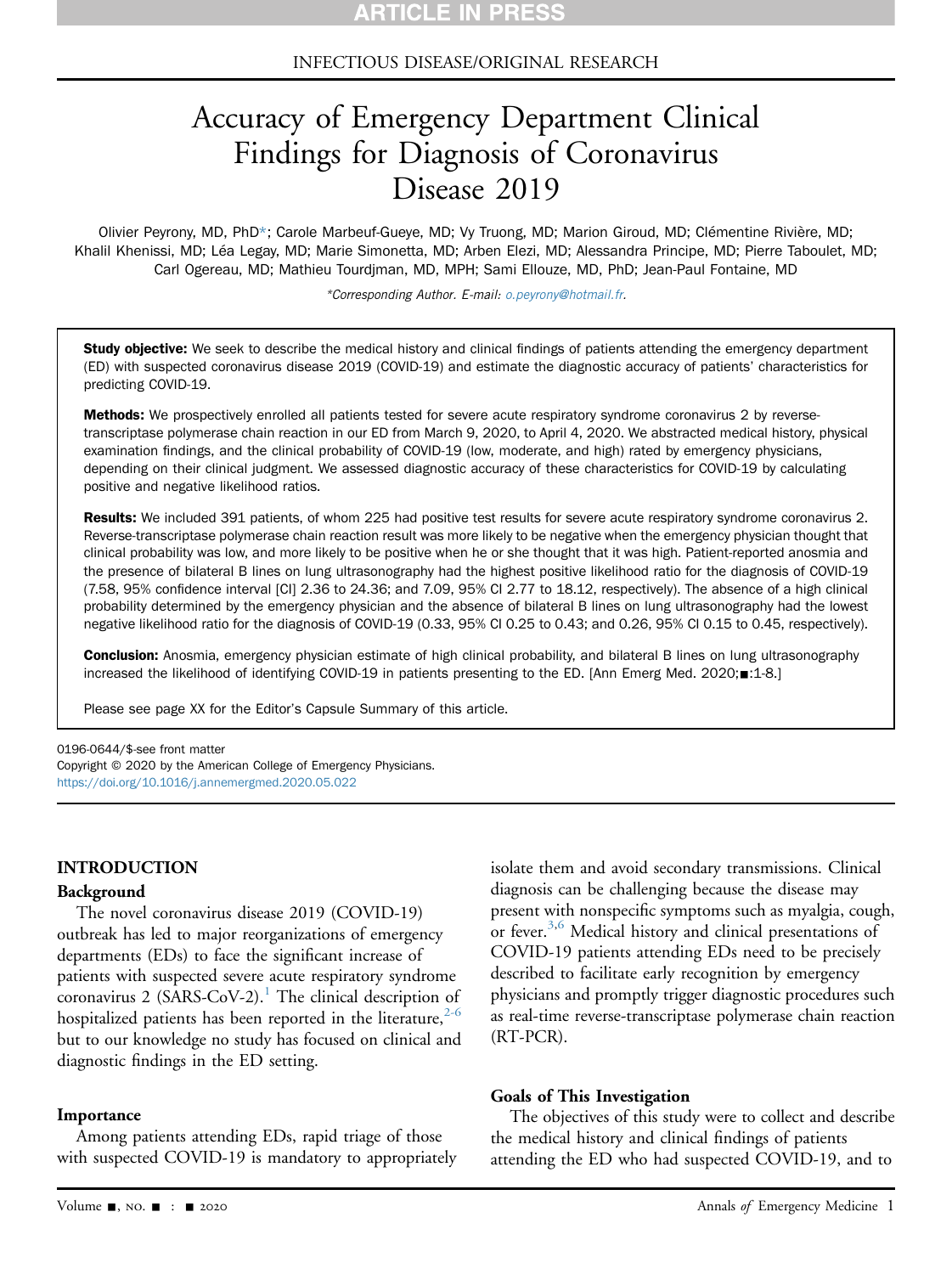# **ARTICLE IN PRES**

# Emergency Department Diagnosis of COVID-19 Peyrony et al. Peyrony et al.

### Editor's Capsule Summary

What is already known on this topic The number of coronavirus disease 2019 (COVID-19) cases has been increasing significantly, but it can be challenging to diagnose this clinically.

# What question this study addressed

What features are associated with a greater likelihood of COVID-19 in the emergency department?

# What this study adds to our knowledge

In this prospective observational study of 391 patients for whom COVID-19 testing was performed, anosmia, emergency physician estimation of high clinical probability, and bilateral B lines on ultrasonography were associated with COVID-19 positivity.

# How this is relevant to clinical practice

Emergency physicians should have a higher suspicion for COVID-19 in patients with these features.

assess utility of clinical parameters, physician gestalt (clinical judgment), and lung ultrasonography to accurately identify COVID-19 patients at ED presentation.

# MATERIALS AND METHODS

# Study Design and Setting

This prospective observational study was conducted in the ED of Saint-Louis University Hospital, Paris, France. Starting March 9, 2020, we prospectively enrolled a cohort of all adult patients with suspected COVID-19 who were tested for SARS-CoV-2. This study reports the results of patients enrolled until April 4, 2020. The study was approved by the institutional review board of the French Speaking Society for Respiratory Medicine–Société de Pneumologie de Langue Française. Our study followed the Strengthening the Reporting of Observational Studies in Epidemiology guidelines.

# Selection of Participants and Methods of Measurement

All adult patients ( $\geq$ 18 years) who were tested for SARS-CoV-2 in our ED were included after giving oral consent. Cases were identified and enrolled 24 hours per day, 7 days per week during the study period by the attending emergency physician or resident who was in charge of the patient. Testing for SARS-CoV-2 in

patients with suspected COVID-19 was left to the clinician's discretion, but most of the time, patients were tested when they were dyspneic or reported shortness of breath; when they had comorbidities that put them at risk of severe infection such as immunosuppression, chronic respiratory insufficiency, cardiovascular diseases, and obesity; if they were older than 70 years; or if they were too weak to be discharged home. Some patients without clinical suspicion of COVID-19 but needing hospitalization in non–COVID-19 areas were also tested. Patients younger than 70 years, with no comorbidities, and with no respiratory symptoms were not tested. Before the outbreak, our ED received approximately 110 to 120 patients per day, and this number decreased to approximately 50 to 60 from the beginning of the pandemic in March. During the study period, we tested approximately 10 to 20 patients per day. If patients attended the ED more than once, only the last visit was included. There were no other exclusion criteria.

When testing for SARS-CoV-2, the attending emergency physician or resident physician was asked to report in a dedicated form the patient's medical history; Eastern Cooperative Oncology Group Performance Status, which is a scale that describes patients' ability to care for themselves and perform daily activities, ranging from 0 (fully active) to 4 (completely disabled); physical examination; and chest radiograph and lung ultrasonographic findings when those were performed. Lung ultrasonography was performed with a pocket-size device (VSCAN; GE Healthcare, Chicago, IL). After medical history, physical examination, ultrasonography, and chest radiographs, attending physicians were asked to rate the clinical probability of COVID-19 based on both their clinical judgment and a predefined 3-level scale (low, moderate, and high). Because anosmia was reported in Europe at approximately the end of March, this clinical sign was added to the form on March 24, 2020.

All study data and variables with their categories were defined before the beginning of the study. Four residents who were previously trained in data abstraction completed the forms with a dedicated spreadsheet. Age, sex, vital signs at ED arrival, and any data that were missing in the forms were abstracted retrospectively from the patients' ED medical files, with the exception of clinical probability, which could be determined only prospectively. An emergency physician with expertise in research periodically monitored data abstraction. When there was disagreement between abstractors or if data were ambiguous, this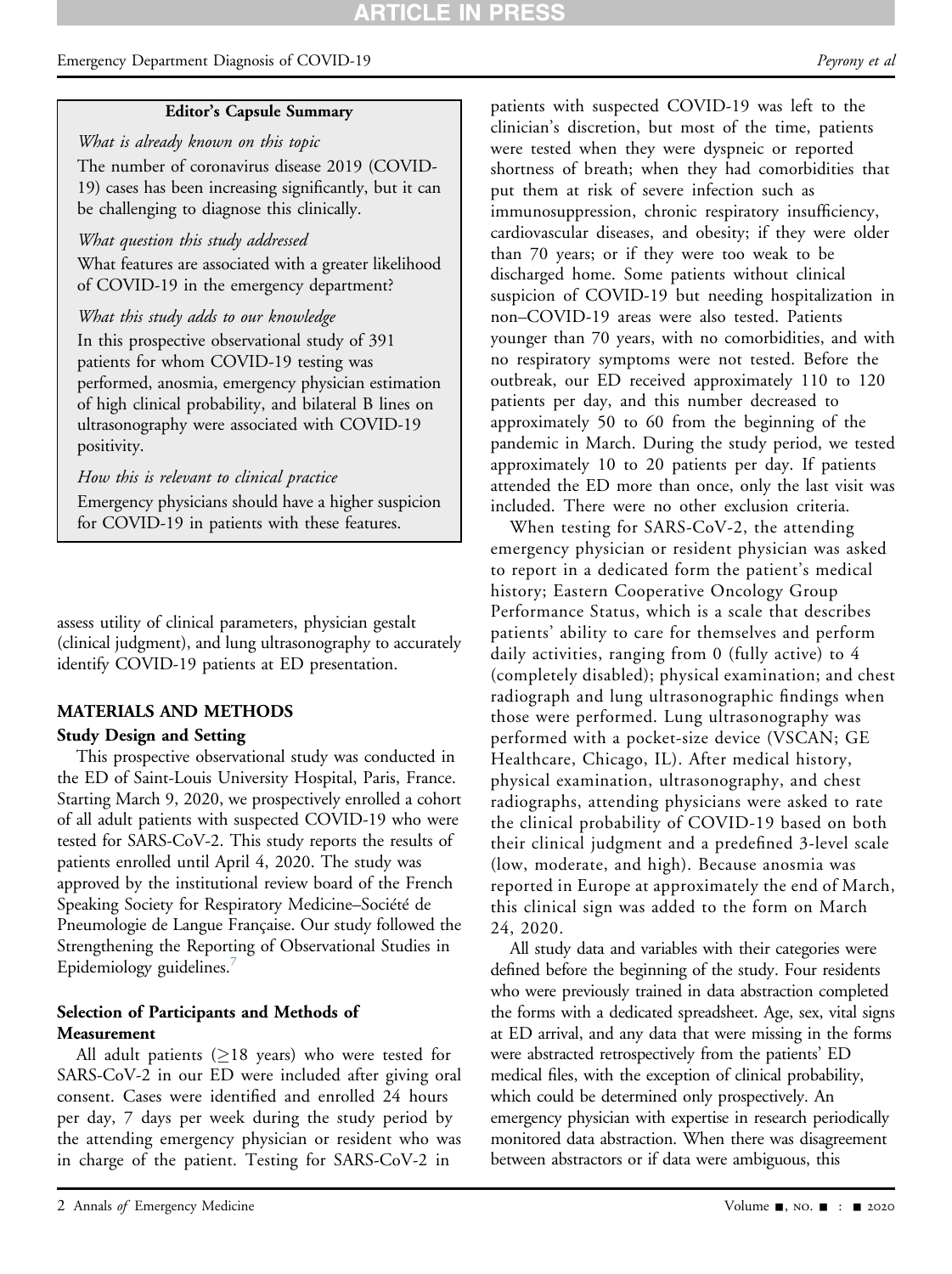emergency physician made the final decision. No assessment of interrater reliability was performed.

The criterion standard for diagnosis was the result of SARS-CoV-2 RT-PCR via nasal swab (Cobas SARS-CoV-2 Test; Roche, Meylan, France). The patients who initially had a negative RT-PCR result in the ED but a positive test result in the next 48 hours were considered as having positive results (initial false negative).

# Primary Data Analysis

Continuous variables were reported as medians with their interquartile ranges. To assess the performance of each characteristic to accurately identify COVID-19, we calculated the sensitivity, specificity, positive predictive value, negative predictive value, positive and negative likelihood ratios, and their 95% confidence intervals (CIs). We calculated posttest probabilities depending on both pretest probabilities (5%, 10%, 25%, 50%, and 75%) and the presence or absence of bilateral B lines on lung ultrasonography. Accuracy of the physician clinical probability in identifying patients with COVID-19 was assessed with a receiver operating characteristic (ROC) curve and by calculating the area under the curve with its 95% CI. Data were analyzed with R 3.5.0 software (R Foundation for Statistical Computing, Vienna, Austria).

# RESULTS

#### Characteristics of Study Subjects

During the study period, 400 patients were tested for SARS-CoV-2. After excluding 9 patients who were tested 2 times during 2 ED visits, we included 391 patients. Among those patients, 225 (57.6%) had positive test results for SARS-CoV-2 (including 5 initial false-negative results). Median age was 62 years (IQR, 48 to 71 years) and 150 (38.4%) were women. General characteristics of these patients with suspected COVID-19 are presented in [Table 1.](#page-2-0) Among patients with confirmed COVID-19, 67 (29.8%) were discharged home from the ED, 134 (59.5%) were hospitalized in wards, 22 (9.8%) were admitted to the ICU, and 2 (0.9%) died in the ED.

# Main Results

Patient-reported symptoms, physical examination, lung ultrasonography, and chest radiographic findings in patients with or without COVID-19 are summarized in [Table 2.](#page-3-0) Among patients with confirmed COVID-19, 53 (23.6%) reported gastrointestinal symptoms such as vomiting, diarrhea, or abdominal pain, 147 (65.6%) had a temperature below  $38^{\circ}$ C (100.4 $^{\circ}$ F), and 97 (43.3%) had a temperature below  $37.5^{\circ}$ C (98.6 $^{\circ}$ F) on ED arrival

| Variable                       | Total $(N=391)$ | <b>Missing Data,</b><br>No. (%) |
|--------------------------------|-----------------|---------------------------------|
| Age, median (IQR), y           | $62(48-71)$     | $\Omega$                        |
| Female sex                     | 150 (38.4)      | O                               |
| <b>ECOG PS</b>                 |                 | 104 (26.6)                      |
| $0 - 2$                        | 257 (89.5)      |                                 |
| $3 - 4$                        | 30(10.5)        |                                 |
| <b>Immunosuppression</b>       | 195 (50.5)      | 5(1.3)                          |
| Diabetes mellitus              | 68 (17.6)       |                                 |
| Solid cancer                   | 58 (15.0)       |                                 |
| Hematologic malignancy         | 47 (12.2)       |                                 |
| Solid organ transplant         | 14(3.6)         |                                 |
| <b>HIV</b>                     | 23(6.0)         |                                 |
| Extended corticosteroid course | 22(5.7)         |                                 |
| Other                          | 16(4.1)         |                                 |
| <b>Chronic lung disease</b>    | 85 (22.1)       | 6(1.5)                          |
| <b>COPD</b>                    | 24(6.2)         |                                 |
| Asthma                         | 22(5.7)         |                                 |
| Lung cancer                    | 8(2.0)          |                                 |
| Bronchiectasis/emphysema       | 8(2.0)          |                                 |
| Sarcoidosis/fibrosis           | 7(1.8)          |                                 |
| Other                          | 23(6.0)         |                                 |
| <b>Cardiovascular disease</b>  | 156 (40.4)      | 5(1.3)                          |
| Hypertension                   | 122 (31.6)      |                                 |
| Atrial fibrillation            | 29 (7.4)        |                                 |
| Coronary disease               | 22(5.7)         |                                 |
| Chronic heart failure          | 16(4.1)         |                                 |
| Other                          | 5(1.3)          |                                 |
| Obesity                        | 58 (15.2)       | 9(2.3)                          |
| No comorbidity                 | 70 (18.1)       | 5(1.3)                          |

<span id="page-2-0"></span>IQR, Interquartile range; ECOG PS, Eastern Cooperative Oncology Group Performance Status; COPD chronic obstructive pulmonary disease. Data are provided as No. (%) unless otherwise indicated.

(temperature was missing for 1 patient). When lung ultrasonography was performed on 48 patients (21.4%) with COVID-19, bilateral B lines were present in 36 (76.6%) of them.

Emergency physicians rated the clinical probability for 273 patients. [Table 3](#page-4-0) shows the proportion of patients with or without COVID-19, depending on the emergency physician's clinical probability. RT-PCR was more likely to be negative for SARS-CoV-2 when the emergency physician thought that clinical probability was low and more likely to be positive when he or she thought that it was high. The [Figure](#page-4-1) shows the accuracy of physician clinical judgment in identifying COVID-19 patients (area under the curve=0.795; 95% CI 0.743 to 0.848).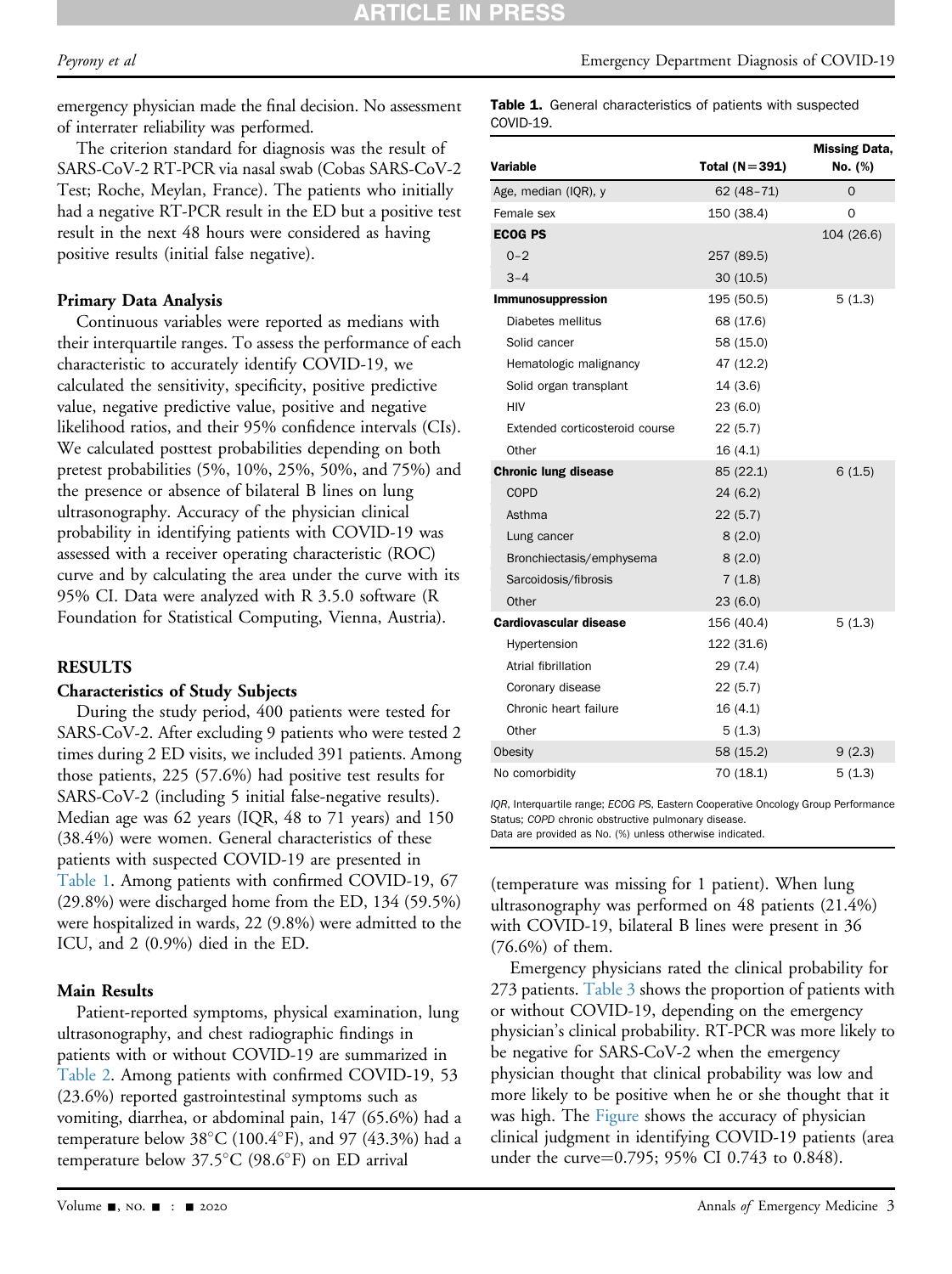# **ARTICLE IN PRESS**

# Emergency Department Diagnosis of COVID-19 Peyrony et al.

Table 2. Patient-reported symptoms and clinical and chest radiographic findings in patients with or without COVID-19.

| Variable                                | Total $(N=391)$  |                  | COVID-19 Positive ( $n=225$ ) COVID-19 Negative ( $n=166$ ) Missing Data, No. (%) |                     |
|-----------------------------------------|------------------|------------------|-----------------------------------------------------------------------------------|---------------------|
| Patient-reported symptoms (%)           |                  |                  |                                                                                   | 1(0.2)              |
| <b>Classic symptoms</b>                 |                  |                  |                                                                                   |                     |
| Fever                                   | 259 (66.4)       | 176 (78.2)       | 83 (50.3)                                                                         |                     |
| Cough                                   | 239 (61.3)       | 158 (70.2)       | 81 (49.1)                                                                         |                     |
| Dyspnea                                 | 197 (50.5)       | 131 (58.2)       | 66 (40.0)                                                                         |                     |
| Myalgia                                 | 93 (23.8)        | 71 (31.6)        | 22(13.3)                                                                          |                     |
| Rhinitis/pharyngitis                    | 45 (11.5)        | 19(8.4)          | 26(15.8)                                                                          |                     |
| Anosmia                                 | 34(8.7)          | 31(13.8)         | 3(1.8)                                                                            |                     |
| None                                    | 41 (10.5)        | 10(4.4)          | 31(18.8)                                                                          |                     |
| Less classic symptoms                   |                  |                  |                                                                                   |                     |
| Headache                                | 27(6.9)          | 15(6.7)          | 12(7.3)                                                                           |                     |
| Gastrointestinal symptoms               | 94 (24.1)        | 53 (23.6)        | 41 (24.8)                                                                         |                     |
| Fatigue                                 | 55(14.1)         | 34(15.1)         | 21(12.7)                                                                          |                     |
| Chest pain                              | 24(6.2)          | 11(4.9)          | 13(7.9)                                                                           |                     |
| Dizziness/syncope                       | 21(5.4)          | 8(3.6)           | 13(7.9)                                                                           |                     |
| Hemoptysis                              | 4(1.0)           | 3(1.3)           | 1(0.6)                                                                            |                     |
| Symptom duration, median (IQR), days    | $5(3-8)$         | $7(3-9)$         | $4(2-7)$                                                                          | 37(9.5)             |
| Vital signs at ED arrival, median (IQR) |                  |                  |                                                                                   |                     |
| SBP, mm Hg                              | $130(113-143)$   | 129 (111-141)    | 131 (116-145)                                                                     | 6(1.5)              |
| DBP, mm Hg                              | 75 (65-85)       | 75 (65-85)       | 75 (66-85)                                                                        | 7(1.8)              |
| PR, beats/min                           | 94 (84-109)      | $93(85-106)$     | 99 (82-110)                                                                       | 8(2.0)              |
| Temperature, °C                         | 37.3 (36.6-38.0) | 37.6 (36.9-38.1) | 36.9 (36.4-37.6)                                                                  | 6(1.5)              |
| RR, breaths/min                         | $22(19-28)$      | $25(20-30)$      | $20(17-24)$                                                                       | 70 (17.9)           |
| Oxygen saturation, %                    | 100 (96-100)     | 99 (96-100)      | 100 (97-100)                                                                      | 1(0.2)              |
| Need for oxygen therapy, No. (%)        | 131 (34.0)       | 96 (43.0)        | 35(21.6)                                                                          | 6(1.5)              |
| Oxygen delivery, median (IQR), L/min    | $3(2-5)$         | $3(2-6)$         | $2(2-3)$                                                                          | 5(3.8)              |
| Physical examination, No. (%)           |                  |                  |                                                                                   |                     |
| Altered mental status                   | 28(7.2)          | 15(6.7)          | 13(7.8)                                                                           | 1(0.2)              |
| Mottled skin                            | 34(9.1)          | 23 (10.7)        | 11(7.0)                                                                           | 19(4.9)             |
| <b>Lung auscultation</b>                |                  |                  |                                                                                   | 7(1.8)              |
| Normal                                  | 218 (56.8)       | 106 (48.4)       | 112 (67.9)                                                                        |                     |
| Unilateral crackles                     | 33(8.6)          | 21(9.6)          | 12(7.3)                                                                           |                     |
| <b>Bilateral crackles</b>               | 95 (24.7)        | 80 (36.5)        | 15(9.1)                                                                           |                     |
| Wheezing                                | 17(4.4)          | 4(1.8)           | 13(7.9)                                                                           |                     |
| Lung ultrasonography                    |                  |                  |                                                                                   | 4(1.0)              |
| Not performed                           | 303 (78.3)       | 176 (78.9)       | 127 (77.4)                                                                        |                     |
| No bilateral B lines                    | 44 (11.4)        | 11(4.9)          | 33(20.1)                                                                          |                     |
| <b>Bilateral B lines</b>                | 40 (10.3)        | 36(16.2)         | 4(2.5)                                                                            |                     |
| <b>Chest radiograph</b>                 |                  |                  |                                                                                   | $\mathsf{O}\xspace$ |
| Not performed                           | 262 (67.0)       | 145 (64.4)       | 117 (70.5)                                                                        |                     |
| Normal                                  | 48 (12.3)        | 19(8.4)          | 29 (17.5)                                                                         |                     |
| 1 lung involved                         | 11(2.8)          | 6(2.7)           | 5(3.0)                                                                            |                     |
| Both lungs involved                     | 43 (11.0)        | 35 (15.6)        | 8(4.8)                                                                            |                     |
| Other                                   | 27 (6.9)         | 20 (8.9)         | 7(4.2)                                                                            |                     |
|                                         |                  |                  |                                                                                   |                     |

<span id="page-3-0"></span>SBP, Systolic blood pressure; DBP, diastolic blood pressure; PR, pulse rate; RR, respiratory rate.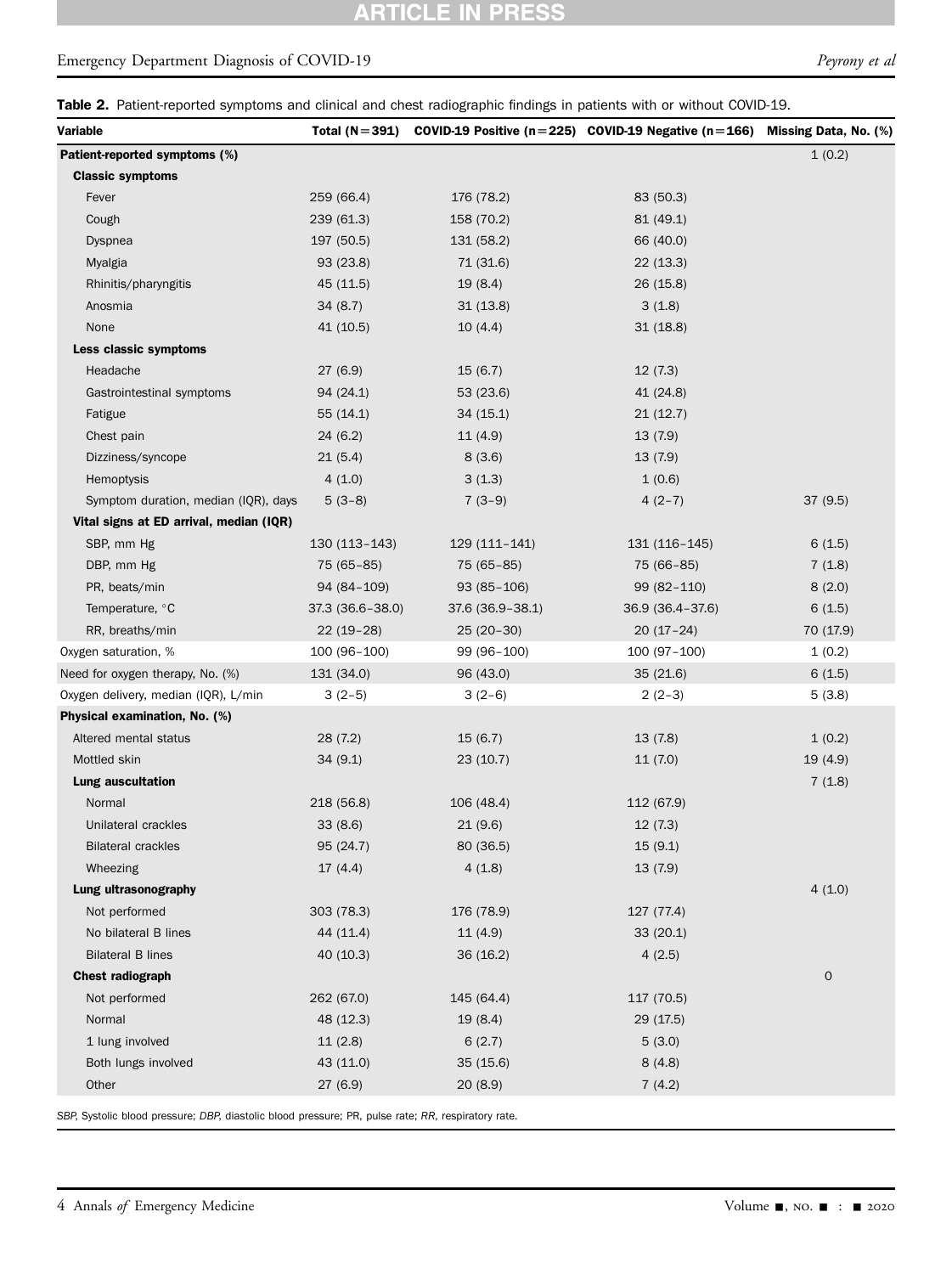<span id="page-4-0"></span>

| <b>Table 3.</b> Proportion of COVID-19 positive or negative results, |  |  |  |
|----------------------------------------------------------------------|--|--|--|
| depending on the emergency physician clinical probability.           |  |  |  |

|                                    | RT-PCR Result for SARS-CoV-2, |                    |  |  |
|------------------------------------|-------------------------------|--------------------|--|--|
|                                    | No. (%)                       |                    |  |  |
| Clinical Probability ( $N = 273$ ) | Positive $(n=167)$            | Negative $(n=106)$ |  |  |
| Low                                | 12(19.4)                      | 50 (80.6)          |  |  |
| Moderate                           | 31 (48.4)                     | 33 (51.6)          |  |  |
| High                               | 124 (84.4)                    | 23(15.6)           |  |  |

[Table 4](#page-5-0) shows the sensitivity, specificity, positive and negative predictive value, and positive and negative likelihood ratio for some of the patient-reported symptoms, clinical ultrasonographic findings, and chest radiographic findings. Patient-reported anosmia and the presence of bilateral B lines on lung ultrasonography had the highest positive likelihood ratio for the diagnosis of COVID-19 (7.58, 95% CI 2.36 to 24.36; and 7.09, 95% CI 2.77 to 18.12 respectively). The absence of a high clinical probability determined by the emergency physician and the absence of bilateral B lines on lung ultrasonography had the lowest negative likelihood ratio for the diagnosis of COVID-19 (0.33, 95% CI 0.25 to 0.43; and 0.26, 95% CI 0.15 to 0.45, respectively).

Table E1 (available online at [http://www.annemergmed.](http://www.annemergmed.com) [com](http://www.annemergmed.com)) shows the posttest probability, depending on the pretest probability (ie, prevalence) and the results of lung ultrasonography.

<span id="page-4-1"></span>

Figure. ROC curve. Accuracy of the emergency physician clinical probability in identifying patients with COVID-19. AUC, Area under the curve.

# LIMITATIONS

Our study has several limitations. First, not every patient was tested for SARS-CoV-2 and testing was left to the clinician's discretion. However, despite the absence of clear predefined inclusion criteria, testing was performed in the majority of cases for patients who had severe symptoms such as dyspnea, reported shortness of breath, presented with comorbidities (eg, immunosuppression, chronic pulmonary or cardiovascular diseases), or were older than 70 years. Thus, our results may not be valid in other populations such as young people without comorbidities and those with few symptoms. Also, because our results are from a single center in France, they may not be generalizable to other centers. Second, it is possible that patients did not systematically report their symptoms, and this might have decreased the estimates of their prevalence. Third, we may have underestimated anosmia because we added this to the form only on March 24, 2020. Fourth, lung ultrasonography was not systematic and occurred for only 22.3% of the patients, which contributed to the large 95% CI observed. It is possible that emergency physicians performed lung ultrasonography in the most severe cases and that the accuracy of this examination in predicting COVID-19 is likely to be lower in patients with fewer symptoms. Fifth, our criterion standard to diagnose COVID-19 was based on the RT-PCR, which may have yielded false-negative results. To address this, we also evaluated patients who initially had negative test results for SARS-CoV-2 but were then hospitalized and secondarily had positive results, and considered them as having positive results.

#### DISCUSSION

To the best of our knowledge, this is the first prospective study that described patient-reported symptoms and physical examination findings in a large cohort of patients with suspected COVID-19 who attended the ED, as well as the first prospective study that estimated the accuracy of clinical findings for the diagnosis of COVID-19.

At the beginning of the epidemic in France, knowledge of the COVID-19 clinical picture was mainly extrapolated from cases in Wuhan, China. Emergency physicians prepared to face an unknown disease and attend to patients with nonspecific influenza-like symptoms with clinical signs of lung infection, or acute respiratory failure for the most severe cases.<sup>[3](#page-6-2)[,6](#page-6-3)</sup> Since then, studies have been published about the epidemiology, $\frac{1}{1}$  the risk factors for severe disease, $4$  and the description of critically ill patients $8-11$ infected with SARS-CoV-2, but there are limited data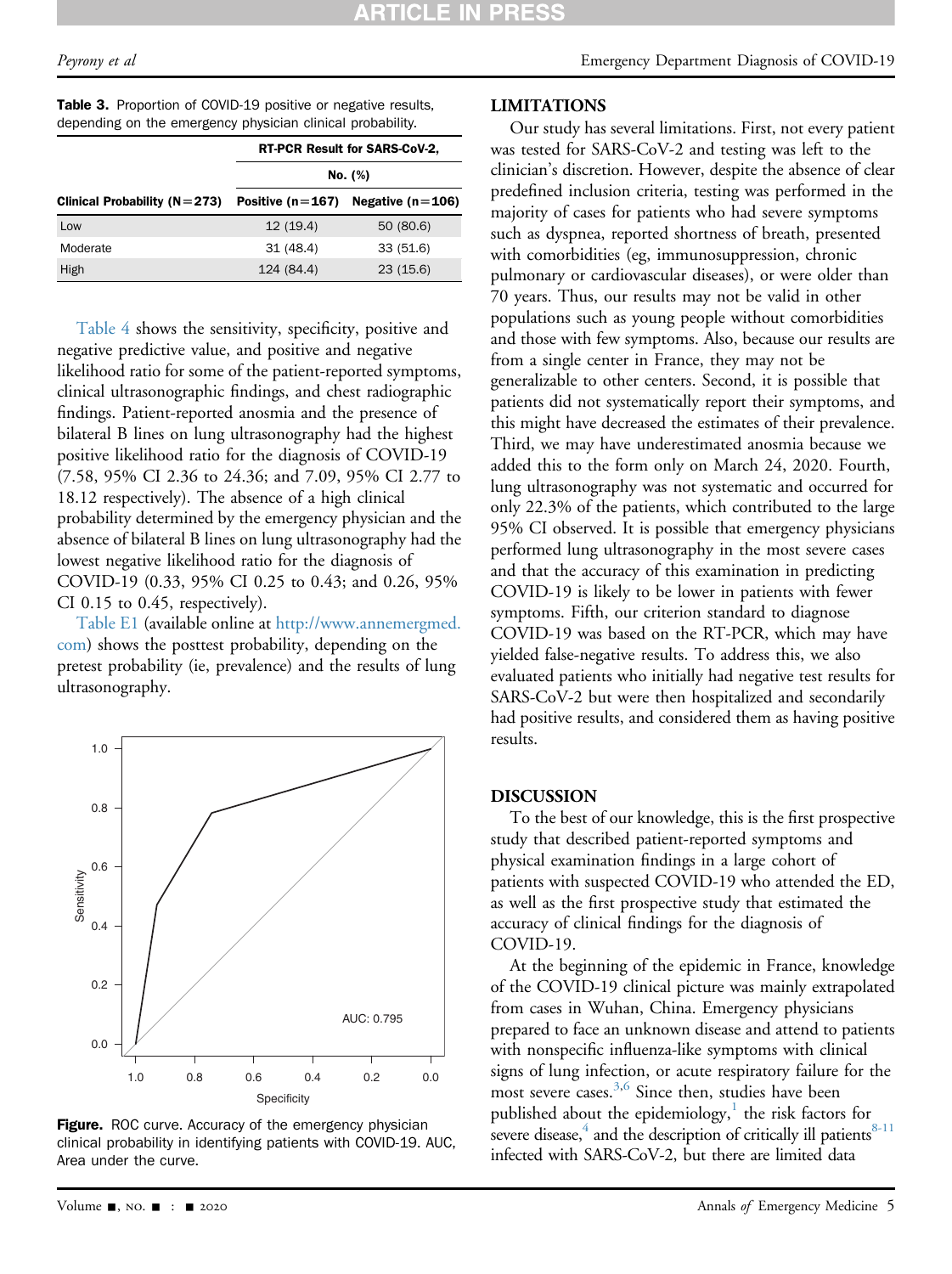# Emergency Department Diagnosis of COVID-19 Peyrony et al. Peyrony et al.

Table 4. Clinical and chest radiographic findings accuracy for the diagnosis of COVID-19.

|                                                                                                                                       |                     | Sensitivity (95% CI) Specificity (95% CI) | <b>PPV (95% CI)</b> | <b>NPV (95% CI)</b>                                      | $LR + (95\% \text{ Cl})$                                                             | LR- (95% CI)        |
|---------------------------------------------------------------------------------------------------------------------------------------|---------------------|-------------------------------------------|---------------------|----------------------------------------------------------|--------------------------------------------------------------------------------------|---------------------|
| <b>Patient-reported symptoms</b>                                                                                                      |                     |                                           |                     |                                                          |                                                                                      |                     |
| Fever                                                                                                                                 | $0.78(0.72 - 0.83)$ | $0.50(0.42 - 0.58)$                       |                     | $0.68$ (0.62-0.74) $0.63$ (0.54-0.71) 1.56 (1.32-1.84)   |                                                                                      | $0.44(0.33 - 0.59)$ |
| <b>Dyspnea</b>                                                                                                                        | $0.58(0.51 - 0.65)$ | $0.60(0.52 - 0.68)$                       |                     | $0.66$ (0.59-0.73) $0.51$ (0.44-0.59) $1.46$ (1.17-1.81) |                                                                                      | $0.70(0.57 - 0.85)$ |
| Myalgia                                                                                                                               | $0.32(0.26 - 0.38)$ | $0.87(0.81 - 0.91)$                       |                     | $0.76$ (0.66-0.85) $0.48$ (0.42-0.54) $2.37$ (1.53-3.65) |                                                                                      | $0.79(0.71 - 0.88)$ |
| Anosmia                                                                                                                               | $0.14(0.10 - 0.19)$ | $0.98(0.95 - 1.00)$                       |                     |                                                          | 0.91 (0.76-0.98) 0.46 (0.40-0.51) 7.58 (2.36-24.36)                                  | $0.88(0.83 - 0.93)$ |
| Vital signs at ED arrival                                                                                                             |                     |                                           |                     |                                                          |                                                                                      |                     |
| Temperature $>$ 38 °C                                                                                                                 | $0.34(0.28 - 0.41)$ | $0.83(0.76 - 0.88)$                       |                     | $0.73$ (0.64-0.81) $0.47$ (0.42-0.54) 1.98 (1.35-2.90)   |                                                                                      | $0.79(0.71 - 0.89)$ |
| Oxygen saturation <95%                                                                                                                | $0.17(0.12 - 0.22)$ | $0.91(0.85 - 0.95)$                       |                     | $0.72$ (0.58-0.83) $0.45$ (0.39-0.50) 1.86 (1.06-3.26)   |                                                                                      | $0.91(0.85 - 0.99)$ |
| $RR > 25$ breaths/min                                                                                                                 | $0.47(0.39 - 0.54)$ | $0.78(0.70-0.85)$                         |                     | 0.76 (0.68-0.84) 0.49 (0.42-0.56) 2.13 (1.49-3.06)       |                                                                                      | $0.68(0.58 - 0.80)$ |
| Oxygen flow $\geq 6$ L/min                                                                                                            | $0.28(0.19-0.38)$   | $0.91(0.75 - 0.98)$                       |                     | $0.90$ (0.73-0.98) $0.30$ (0.21-0.40) 2.95 (0.96-9.09)   |                                                                                      | $0.80(0.68 - 0.94)$ |
| <b>Physical examination</b>                                                                                                           |                     |                                           |                     |                                                          |                                                                                      |                     |
| Bilateral lung crackles                                                                                                               | $0.37(0.30 - 0.43)$ | $0.91(0.85 - 0.95)$                       |                     | $0.84$ (0.75-0.91) $0.52$ (0.46-0.58) 4.02 (2.41-6.71)   |                                                                                      | $0.70(0.62 - 0.78)$ |
| Lung ultrasonography                                                                                                                  |                     |                                           |                     |                                                          |                                                                                      |                     |
| <b>Bilateral B lines</b>                                                                                                              | $0.77(0.62 - 0.88)$ | $0.89(075 - 0.97)$                        |                     |                                                          | $0.90$ $(0.76-0.97)$ $0.75$ $(0.60-0.87)$ $7.09$ $(2.77-18.12)$ $0.26$ $(0.15-0.45)$ |                     |
| <b>Chest radiograph</b>                                                                                                               |                     |                                           |                     |                                                          |                                                                                      |                     |
| Both lungs involved                                                                                                                   | $0.16(0.11 - 0.21)$ | $0.96(0.91 - 0.98)$                       |                     | $0.83$ (0.69-0.93) $0.45$ (0.40-0.51) 3.67 (1.67-8.05)   |                                                                                      | $0.88(0.83 - 0.94)$ |
| High clinical probability                                                                                                             | $0.74(0.67 - 0.81)$ | $0.78(0.69 - 0.86)$                       |                     | $0.84$ (0.77-0.90) $0.66$ (0.57-0.74) 3.42 (2.36-4.97)   |                                                                                      | $0.33(0.25 - 0.43)$ |
| PPV, Positive predictive value; NPV, negative predictive value; $LR+$ , positive likelihood ratio; $LR-$ , negative likelihood ratio. |                     |                                           |                     |                                                          |                                                                                      |                     |

<span id="page-5-0"></span>regarding the accuracy of clinical findings in patients with suspected COVID-19. Moreover, most studies have focused on patients who were already hospitalized for the disease, which may differ from the ED population.

Prompt identification of possible cases is mandatory to avoid the spread of the virus by patients with mild or nonspecific symptoms.<sup>[12](#page-6-7)</sup> Therefore, emergency physicians need to be cautious when they evaluate such patients and be aware of some pitfalls. Whereas fever (temperature  $>37.3^{\circ}$ C) was reported in more than 90% of the patients hospitalized with COVID-19, $4,6$  $4,6$  we found that even if 78.2% of the patients reported fever, only 34.4% of the patients had a temperature greater than or equal to  $38^{\circ}$ C and 56.7% had one greater than or equal to  $37.5^{\circ}$ C at ED triage. It is possible that the temperature was initially decreased by antipyretics and subsequently increased during the ED stay. Nevertheless, temperature should not be used in isolation to exclude COVID-19.<sup>[13](#page-6-8)</sup> Consistent with other studies, we found that the most frequent reported symptoms were fever, cough, dyspnea, and myalgia.<sup>[2-6](#page-6-1)</sup> Gastrointestinal symptoms were present in 23.6% of our patients, whereas 1 small study of 18 patients found a rate of  $17\%$ <sup>[14](#page-6-9)</sup> and larger cohorts have reported these symptoms in less than  $10\%$ <sup>2-6</sup> Anosmia was reported by 13.8% of the patients in our cohort and was the most specific sign of COVID-19. It is likely that we underestimated this sign, which was not initially described

in the Chinese literature and was reported in Europe at approximately the end of March.<sup>15-1</sup>

Other findings such as bilateral crackles on lung auscultation or the rapid need for high levels of oxygen delivery at ED arrival were highly suggestive of COVID-19, especially among middle-aged or older patients with comorbidities such as diabetes or cardiovascular diseases.<sup>[18](#page-7-0)</sup> Because this disease induces endotheliitis, leading to vascular derangements, $19$  it is likely that new symptoms involving multiple organs such as neurologic $^{20}$  $^{20}$  $^{20}$  or skin disorders<sup>[21](#page-7-3)</sup> will emerge.

Besides clinical signs, lung imaging and particularly computed tomographic scans have been shown to have a high sensitivity for the diagnosis of COVID-19, particularly in severe cases, and may be valuable in patients with high clinical probability but negative RT-PCR results.<sup>[22-24](#page-7-4)</sup> Another option might be to perform lung ultrasonography, allowing rapid diagnosis and severity assessment at patient bedside for suspected COVID- $19.^{25,26}$  $19.^{25,26}$  $19.^{25,26}$  In our study, the presence or absence of bilateral B lines with a pocket-size ultrasonographic device had the higher positive likelihood ratio and a low negative likelihood ratio, respectively.

In a study with 20 patients with COVID-19, Xing et al<sup>[27](#page-7-7)</sup> found that all patients showed pleural-line abnormalities and bilateral B lines on lung ultrasonography, regardless of the severity or stage of the disease. In another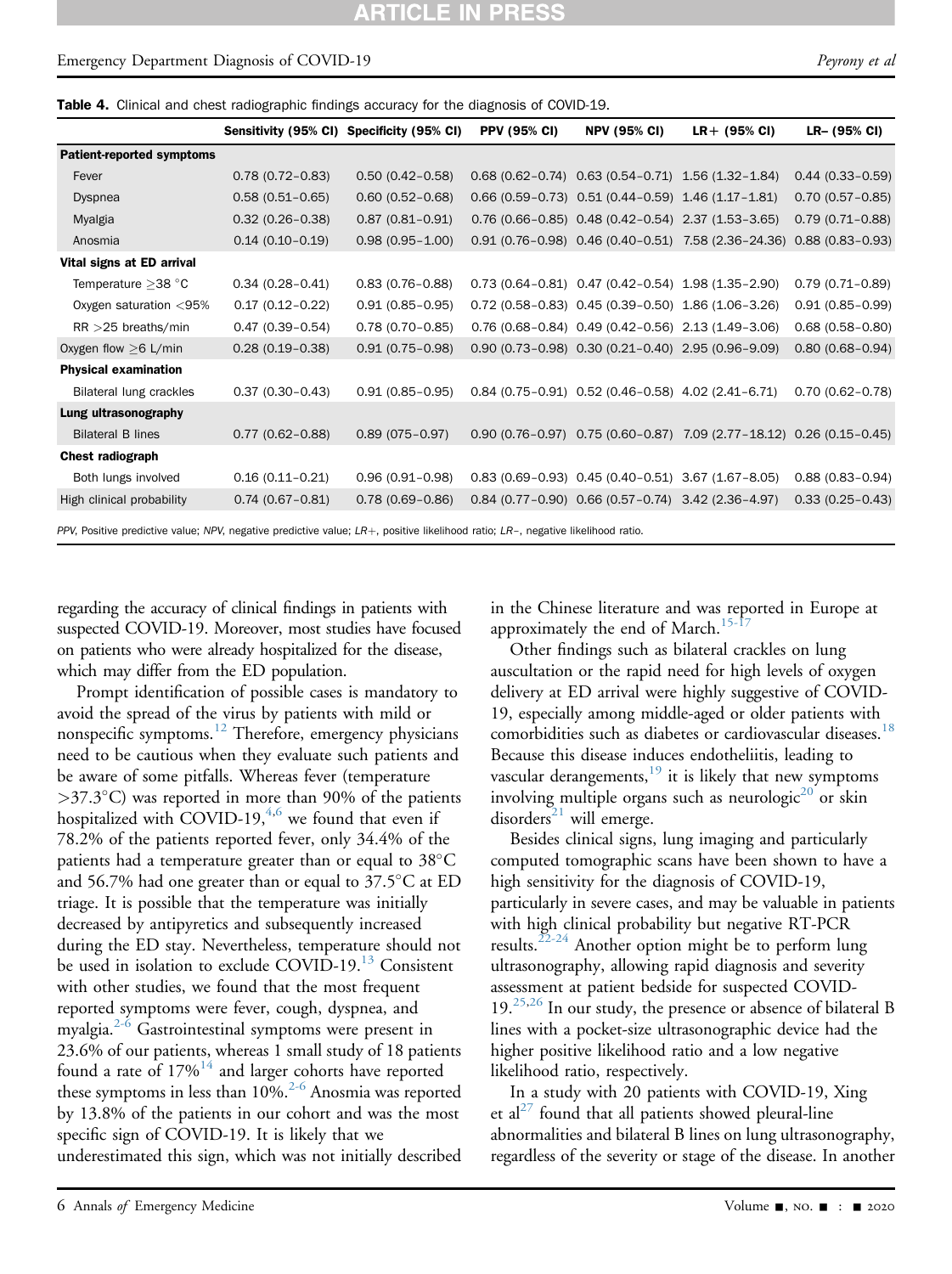retrospective study that included 30 patients with COVID-19, interstitial pulmonary edema was present on lung ultrasonography in  $90.0\%$  of the cases.<sup>[28](#page-7-8)</sup> Nonetheless, literature on this topic is scarce and more data are needed.<sup>29</sup>

In the present study, we found that emergency physician clinical judgment was accurate and that only 19.4% of the patients with low clinical probability had COVID-19, whereas 15.6% of the patients with high clinical probability did not have it. The area under the curve of 0.795 seems fair for a new disease with few specific clinical signs. Emergency physician gestalt has been studied in predicting other diseases and performed equally well, with an observed area under the curve of 0.83 for appendicitis in children,  $30$ 0.75 for acute coronary syndrome, $31$  0.86 for acute heart failure syndrome,  $32$  and 0.81 for pulmonary embolism.  $33$ 

In summary, in this large prospective cohort study of patients attending the ED for suspected COVID-19, anosmia, emergency physician estimate of high clinical probability, and bilateral B lines on lung ultrasonography increased the likelihood of identifying COVID-19. Future studies should assess this in other EDs and the role of combining findings to develop clinical decision tools.

The authors acknowledge Pierre Bourrier, MD, for his lessons about echostethoscopy and the medical emergency team of Saint-Louis Hospital for their participation in this study.

Supervising editors: Michael Gottlieb, MD; Steven M. Green, MD. Specific detailed information about possible conflict of interest for individual editors is available at [https://www.annemergmed.com/](https://www.annemergmed.com/editors) [editors.](https://www.annemergmed.com/editors)

Author affiliations: From the Emergency Department, Saint-Louis Hospital, Assistance Publique-Hôpitaux de Paris, Paris, France (Peyrony, Marbeuf-Gueye, Truong, Giroud, Rivière, Khenissi, Legay, Simonetta, Elezi, Principe, Taboulet, Ogereau, Tourdjman, Ellouze, Fontaine); and Santé Publique France (Tourdjman).

Author contributions: OP, SE, and J-PF were responsible for study conception and design. OP, CM-G, VT, MG, CR, KK, LL, MS, AE, AP, PT, CO, and SE were responsible for provision of study materials for patients. OP, CM-G, VT, MG, CR, and SE were responsible for collection and assembly of data. OP was responsible for data analysis and interpretation. OP, MT, and JPF were responsible for writing the article. All authors approved the final article. OP takes responsibility for the paper as a whole.

All authors attest to meeting the four [ICMJE.org](http://ICMJE.org) authorship criteria: (1) Substantial contributions to the conception or design of the work; or the acquisition, analysis, or interpretation of data for the work; AND (2) Drafting the work or revising it critically for important intellectual content; AND (3) Final approval of the version to be published; AND (4) Agreement to be accountable for all aspects of the work in ensuring that questions related to the accuracy or integrity of any part of the work are appropriately investigated and resolved.

Funding and support: By Annals policy, all authors are required to disclose any and all commercial, financial, and other relationships in any way related to the subject of this article as per ICMJE conflict of interest guidelines (see [www.icmje.org](http://www.icmje.org)). The authors have stated that no such relationships exist.

Publication dates: Received for publication April 9, 2020. Revisions received May 8, 2020, and May 12, 2020. Accepted for publication May 15, 2020.

#### <span id="page-6-0"></span>**REFERENCES**

- 1. [Park M, Cook AR, Lim JT, et al. A systematic review of COVID-19](http://refhub.elsevier.com/S0196-0644(20)30393-0/sref1) [epidemiology based on current evidence.](http://refhub.elsevier.com/S0196-0644(20)30393-0/sref1) J Clin Med. 2020;9:967.
- <span id="page-6-1"></span>2. [Chen N, Zhou M, Dong X, et al. Epidemiological and clinical](http://refhub.elsevier.com/S0196-0644(20)30393-0/sref2) [characteristics of 99 cases of 2019 novel coronavirus pneumonia in](http://refhub.elsevier.com/S0196-0644(20)30393-0/sref2) [Wuhan, China: a descriptive study.](http://refhub.elsevier.com/S0196-0644(20)30393-0/sref2) Lancet. 2020;395:507-513.
- <span id="page-6-2"></span>3. [Huang C, Wang Y, Li X, et al. Clinical features of patients infected](http://refhub.elsevier.com/S0196-0644(20)30393-0/sref3) [with 2019 novel coronavirus in Wuhan, China.](http://refhub.elsevier.com/S0196-0644(20)30393-0/sref3) Lancet. [2020;395:497-506.](http://refhub.elsevier.com/S0196-0644(20)30393-0/sref3)
- <span id="page-6-5"></span>4. Wu C, Chen X, Cai Y, et al. Risk factors associated with acute respiratory distress syndrome and death in patients with coronavirus disease 2019 pneumonia in Wuhan, China. JAMA Intern Med. 2020; <http://doi.org/10.1001/jamainternmed.2020.0994>.
- 5. [Xu XW, Wu XX, Jiang XG, et al. Clinical](http://refhub.elsevier.com/S0196-0644(20)30393-0/sref5) findings in a group of patients [infected with the 2019 novel coronavirus \(SARS-Cov-2\) outside of](http://refhub.elsevier.com/S0196-0644(20)30393-0/sref5) [Wuhan, China: retrospective case series.](http://refhub.elsevier.com/S0196-0644(20)30393-0/sref5) BMJ. 2020;368:m606.
- <span id="page-6-3"></span>6. [Zhou F, Yu T, Du R, et al. Clinical course and risk factors for mortality of](http://refhub.elsevier.com/S0196-0644(20)30393-0/sref6) [adult inpatients with COVID-19 in Wuhan, China: a retrospective cohort](http://refhub.elsevier.com/S0196-0644(20)30393-0/sref6) study. Lancet[. 2020;395:1054-1062](http://refhub.elsevier.com/S0196-0644(20)30393-0/sref6).
- <span id="page-6-4"></span>7. [Vandenbroucke JP, von Elm E, Altman DG, et al. Strengthening the](http://refhub.elsevier.com/S0196-0644(20)30393-0/sref7) [Reporting of Observational Studies in Epidemiology \(STROBE\):](http://refhub.elsevier.com/S0196-0644(20)30393-0/sref7) [explanation and elaboration.](http://refhub.elsevier.com/S0196-0644(20)30393-0/sref7) PLoS Med. 2007;4:e297.
- <span id="page-6-6"></span>8. [Grasselli G, Zangrillo A, Zanella A, et al. COVID-19 Lombardy ICU](http://refhub.elsevier.com/S0196-0644(20)30393-0/sref8) [Network. Baseline characteristics and outcomes of 1591 patients](http://refhub.elsevier.com/S0196-0644(20)30393-0/sref8) [infected with SARS-CoV-2 admitted to ICUs of the Lombardy region,](http://refhub.elsevier.com/S0196-0644(20)30393-0/sref8) Italy. JAMA[. 2020;323:1574-1581.](http://refhub.elsevier.com/S0196-0644(20)30393-0/sref8)
- 9. Du Y, Tu L, Zhu P, et al. Clinical features of 85 fatal cases of COVID-19 from Wuhan: a retrospective observational study. Am J Respir Crit Care Med. 2020; [http://doi.org/10.1164/rccm.202003-0543OC.](http://doi.org/10.1164/rccm.202003-0543OC)
- 10. [Yang X, Yu Y, Xu J, et al. Clinical course and outcomes of critically ill](http://refhub.elsevier.com/S0196-0644(20)30393-0/sref10) [patients with SARS-CoV-2 pneumonia in Wuhan, China: a single](http://refhub.elsevier.com/S0196-0644(20)30393-0/sref10)[centered, retrospective, observational study.](http://refhub.elsevier.com/S0196-0644(20)30393-0/sref10) Lancet Respir Med. [2020;8:475-481](http://refhub.elsevier.com/S0196-0644(20)30393-0/sref10).
- 11. [Bhatraju PK, Ghassemieh BJ, Nichols M, et al. Covid-19 in critically ill](http://refhub.elsevier.com/S0196-0644(20)30393-0/sref11) [patients in the Seattle region. Case series.](http://refhub.elsevier.com/S0196-0644(20)30393-0/sref11) N Engl J Med. [2020;382:2012-2022](http://refhub.elsevier.com/S0196-0644(20)30393-0/sref11).
- <span id="page-6-7"></span>12. [Song JY, Yun JG, Noh JY, et al. Covid-19 in South Korea. Challenges of](http://refhub.elsevier.com/S0196-0644(20)30393-0/sref12) [subclinical manifestations.](http://refhub.elsevier.com/S0196-0644(20)30393-0/sref12) N Engl J Med. 2020;382:1858-1859.
- <span id="page-6-8"></span>13. [Wang YY, Jin YH, Ren XQ, et al; Zhongnan Hospital of Wuhan University](http://refhub.elsevier.com/S0196-0644(20)30393-0/sref13) [Novel Coronavirus Management and Research Team. Updating the](http://refhub.elsevier.com/S0196-0644(20)30393-0/sref13) [diagnostic criteria of COVID-19](http://refhub.elsevier.com/S0196-0644(20)30393-0/sref13) "suspected case" and "confirmed case" [is necessary.](http://refhub.elsevier.com/S0196-0644(20)30393-0/sref13) Mil Med Res. 2020;7:17.
- <span id="page-6-9"></span>14. [Young BE, Ong SWX, Kalimuddin S, et al. Epidemiologic features and](http://refhub.elsevier.com/S0196-0644(20)30393-0/sref14) [clinical course of patients infected with SARS-CoV-2 in Singapore.](http://refhub.elsevier.com/S0196-0644(20)30393-0/sref14) JAMA[. 2020;323:1488-1494.](http://refhub.elsevier.com/S0196-0644(20)30393-0/sref14)
- <span id="page-6-10"></span>15. Gane SB, Kelly C, Hopkins C. Isolated sudden onset anosmia in COVID-19 infection. A novel syndrome? Rhinology. 2020; [http://doi.org/10.](http://doi.org/10.4193/Rhin20.114) [4193/Rhin20.114](http://doi.org/10.4193/Rhin20.114).
- 16. Vaira LA, Salzano G, Deiana G, et al. Anosmia and ageusia: common findings in COVID-19 patients. Laryngoscope. 2020; [http://doi.org/10.](http://doi.org/10.1002/lary.28692) [1002/lary.28692.](http://doi.org/10.1002/lary.28692)
- 17. Lechien JR, Chiesa-Estomba CM, De Siati DR, et al. Olfactory and gustatory dysfunctions as a clinical presentation of mild-to-moderate forms of the coronavirus disease (COVID-19): a multicenter European